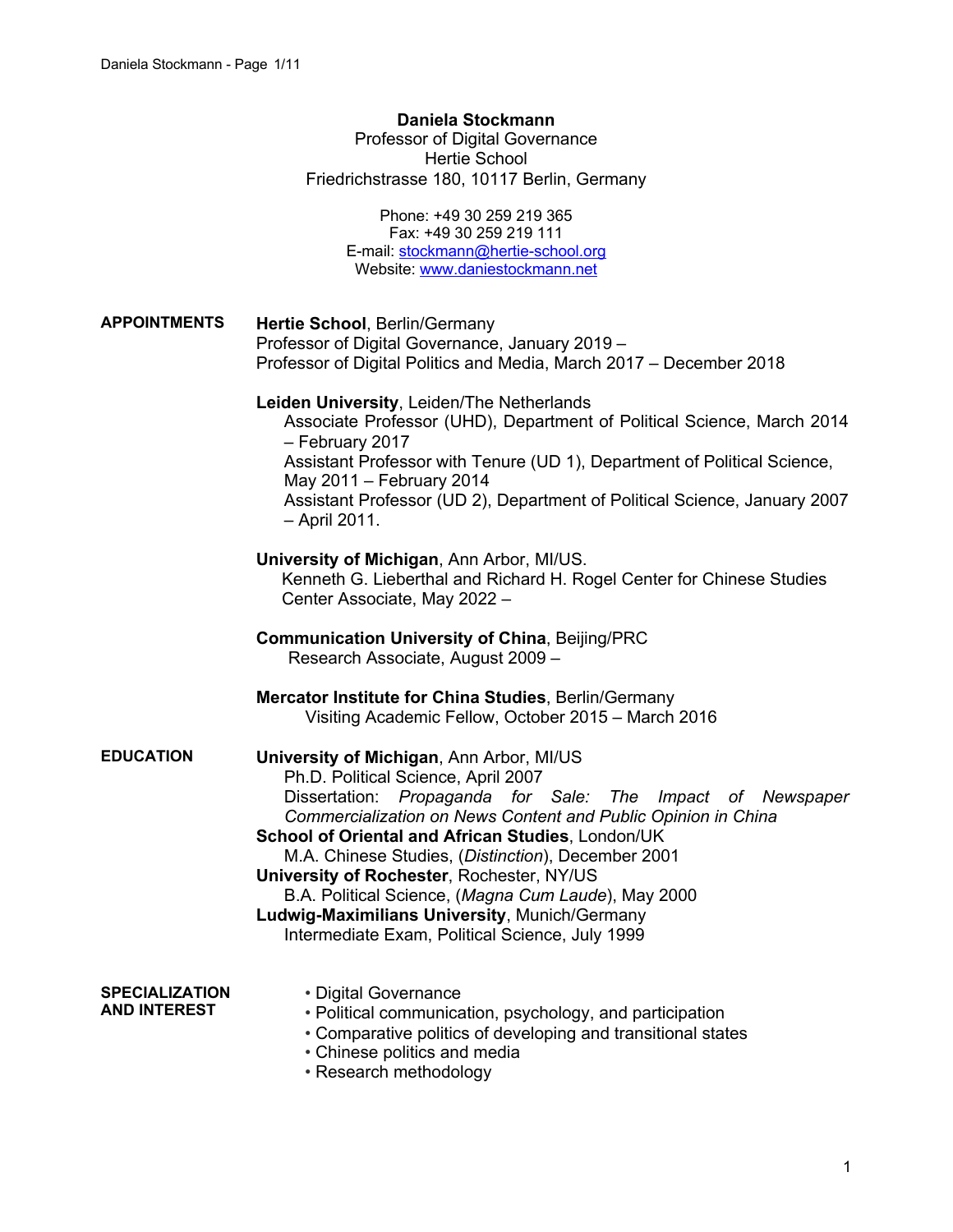## **HONORS AND FELLOWSHIPS**

- 2019 *Faculty Teaching Fund*, support for project course "Social Media Lab: How should the EU regulate platforms as part of the Digital Services Act?, " Hertie School, Berlin € 2040.
	- 2019 *Faculty Activity Fund*, Book manuscript: Digital China: Managing citizen participation during political change, Hertie School, Berlin € 9581,92.
	- 2018 *Adviser to the President of the Federal Republic of Germany Frank-Walter Steinmeier, Member of Delegation on the President's travel to China*, December 4-11, 2018.
	- 2018 *Faculty Activity Fund*, What should we be allowed to say? Citizens' Preferences for Hatespeech Regulation, Hertie School, Berlin, € 15,350
	- 2015 *Visiting Academic Fellow*, Mercator Institute for China Studies, Berlin, € 13,500,
	- 2015 *Goldsmith Book Prize* for best academic book on media, politics, and public affairs, Kennedy School of Government, Shorenstein Center for Press, Politics, and Public Affairs, Harvard University.
	- 2013 *European Research Council Starting Grant (7th Framework Programme of the Commission of the European Union (FP-7)),* Principal Investigator, "Authoritarianism2.0: The Internet, Political Discussion, and Authoritarian Rule in China," € 1,499,790.
	- 2011 *AMT Research Funding* Grant, Principal Organizer, workshop on China's New Strategies of Authoritarian Rule, Leiden University, € 2000.
	- 2009 *Modern East Asia Research Centre Endowment Award,* Co-Organizer, workshop on Media in Contemporary Chinese Politics held at the Fairbank Center for Chinese Studies of Harvard University, Leiden University, € 2,000
	- 2008 *7th Framework Programme of the Commission of the European Union (FP-7),* Management Board Member and Leiden Team Leader, "Chinese Views of the EU: Disaggregating Chinese Perceptions of the EU and the Implications for the EU's China Policy," € 1,430,800.
	- 2008 *KNAW Joint Research Project,* Principal Investigator, "Advertising Politics: Rationales, Content, and Effects of Public Service Advertising in the Chinese Media," Royal Netherlands Academy of Arts and Sciences (KNAW), € 45,415.
	- 2007 *Tim Cook Best Graduate Student Paper Award* for APSA 2006 conference paper entitled "The Chinese News Media and Public Opinion: Adaptation of a Propaganda Machine or Instrument for Political Change?," Political Communication Division, American Political Science Association.
	- 2006 *One-Term Dissertation Grant,* University of Michigan.
	- 2005 *Regents Fellowship,* University of Michigan.
	- 2005 *E. Eugene Shelley Award,* University of Michigan.
	- 2005 *Rackham Discretionary Fund,* University of Michigan.
	- 2005 *Taiwan Familiarization Program,* ROC Ministry of Education and Cheng-Chi University.
	- 2004 *The Peking University Harvard-Yenching Award,* Harvard-Yenching Institute.
	- 2004 *Center for Chinese Studies Field Research Support,* University of Michigan.
	- 2002 *Center for Chinese Studies Endowment Award,* University of Michigan.
	- 2001 *Regents Fellowship,* University of Michigan.
	- 2000 *Bernard Buckman Fellowship,* School of Oriental and African Studies.
	- 1999 *Genesee Scholarship,* University of Rochester.
- 1999 2003 *Studienstiftung des deutschen Volkes* (German National Academic Foundation).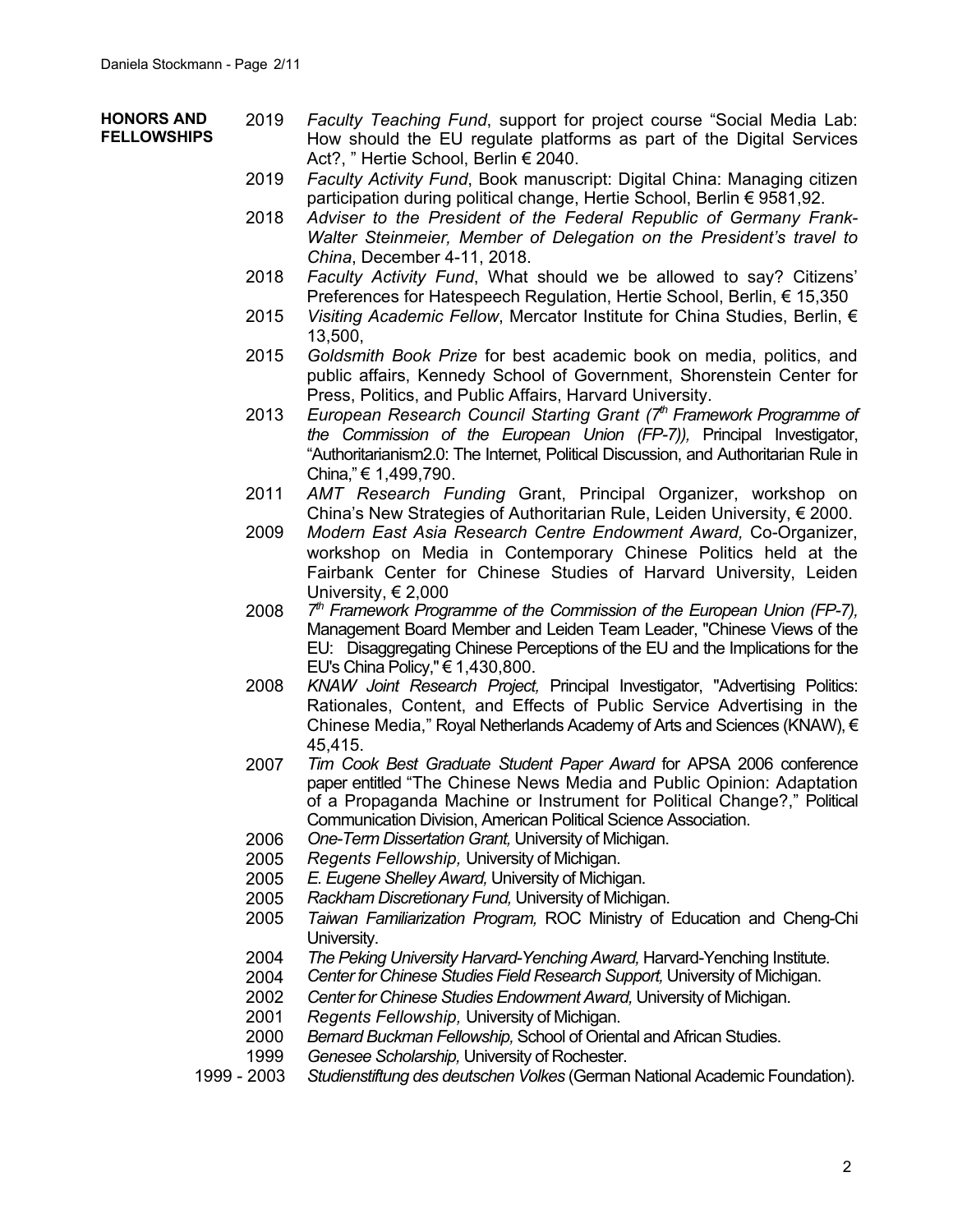## **PUBLICATIONS** Books:

- *Governing Digital China: Managing Citizen Participation during Political Change* (with Ting Luo), book manuscript, forthcoming with Cambridge University Press, Communication, Society and Politics Series..
- *Media Commercialization and Authoritarian Rule in China,* 2013. Cambridge University Press, Communication, Society and Politics Series. *Goldsmith Book Prize 2015, Harvard Kennedy School of Government.*

In peer-reviewed journals:

- "Tech Companies and the Public Interest: The Role of the State in Governing Social Media Platforms, *Information, Communication & Society*, In Press (published online 2022). Co-editor of Special Issue with Lance Bennett.
- "Who is a PRC user? Comparing Chinese Social Media User Agreements" (with Felix Garten and Ting Luo), *First Monday* 25(8), 2020.
- "The Political Position Generator: A New Instrument for Measuring Political Ties in China" (with Keri Hartman and Ting Luo), *Social Networks* 63, 2020: 70- 79.
- "Designing Authoritarian Deliberation: How Social Media Platforms Influence Political Talk in China" (with Ting Luo and Mingming Shen), *Democratization* 27(2), 2019: 243-264.
- "Towards Area-Smart Data Science: Critical Questions for Working with Big Data from China," *Policy and Internet*, Special Issue on Big Data from China, 10(4), December 2018: 393-414.
- "Who is afraid of the Chinese State? Evidence Calling into Question Political Fear as Explanation of Overreporting of Political Trust," (with Ashley Esarey and Jie Zhang). *Political Psychology* 39(5), October 2018: 1105-1121.
- "Which Social Media Facilitate Online Public Opinion in China?" (with Ting Luo). *Problems of Post-Communism* 64(3-4), March 2017: 189-202.
- "Support for Propaganda: Chinese Perceptions of Public Service Advertising," (with Ashley Esarey and Jie Zhang). *Journal of Contemporary China* 26(103), January 2017: 101-117.
- "Greasing the Reels: Advertising as a Means of Campaigning on Chinese Television," *The China Quarterly*, Special Section on Chinese Media, 208, December 2011: 851-869. (Republished with Routledge).
- "Race to the Bottom: Media Marketization and Increasing Negativity Toward the United States in China," *Political Communication*, Special Issue on Political Communication in China*,* 28(3), August 2011: 268-290. (Republished with Routledge).
- "Remote Control: How the Media Sustains Authoritarian Rule in China" (with Mary E. Gallagher). *Comparative Political Studies*, 44(4), April 2011: 436- 467.
- "Who Believes Propaganda? Media Effects during the Anti-Japanese Protests in Beijing." *The China Quarterly,* 202, June 2010: 269-289.
- "One Size Doesn't Fit All: Measuring News Reception East and West." *The Chinese Journal of Communication,* 2(2), July 2009: 140-157.

In edited volumes:

- "Media or Corporations? Social Media Governance between Public and Commercial Rationales." in Helmut K. Anheier and Theodor Baums, eds. *Advances in Corporate Governance: Comparative Perspectives*, Oxford University Press (2020).
- "Authoritarian Deliberation 2.0: Lurking and Discussing Politics in Social Media in China" in Michael Delli-Carpini, ed. *Digital Media and Democratic*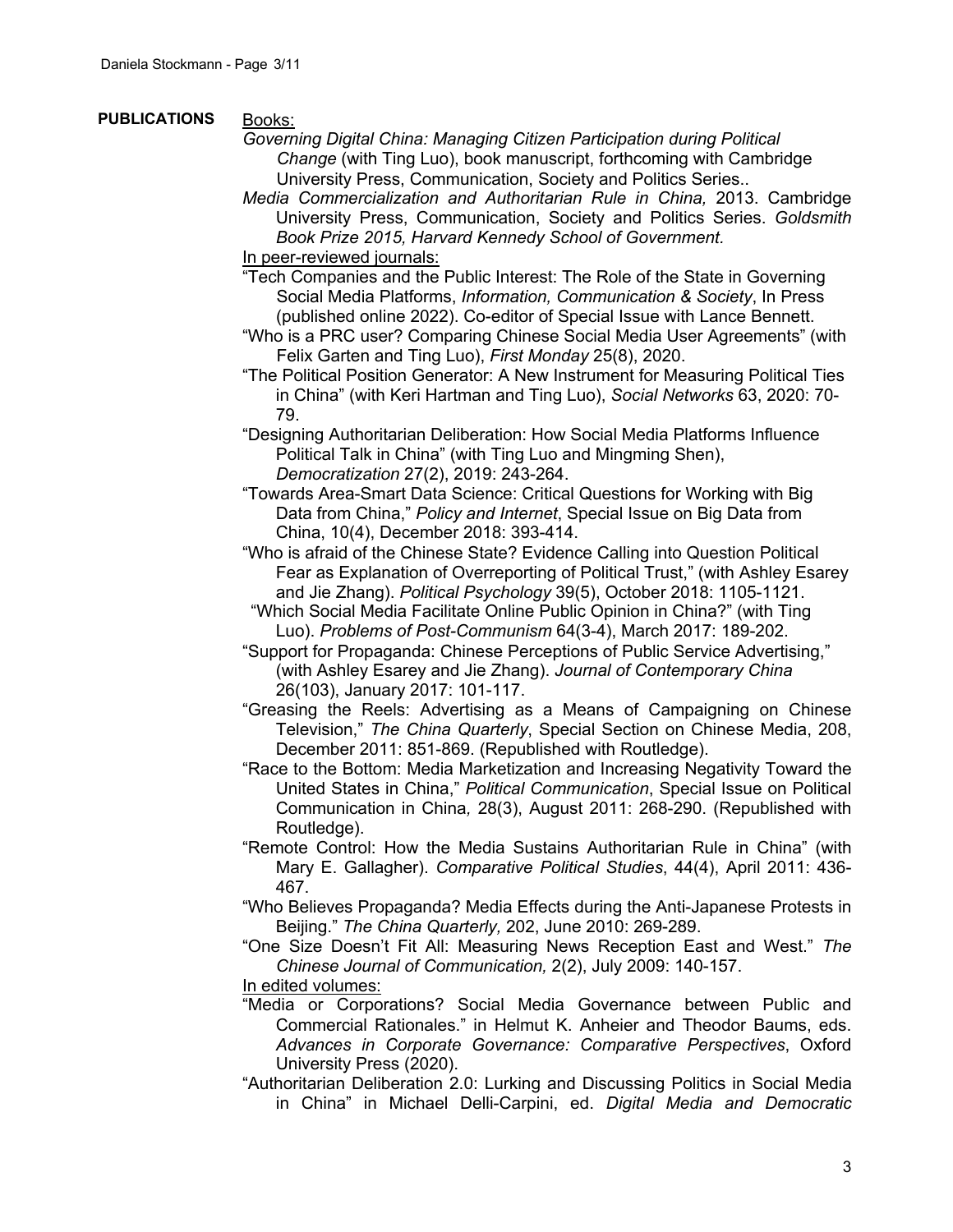## **PUBLICATIONS**

(continued)

*Futures*, University of Pennsylvania Press (2019).

- "Lost Umbrellas: Bias and the Right to be Forgotten in Social Media Research" (with Rebekah Tromble). In Michael Zimmer and Katharina Kinder-Kurlanda, eds, 2017. *Internet Research Ethics for the Social Age: New Cases and Challenges*. New York: Peter Lang Publishers.
- "Responsive Authoritarianism in Chinese Media." In Avery Goldstein and Jacques deLisle, eds, 2015. *China's Challenges*. Philadephia: University of Pennsylvania Press.
- "The Chinese Internet Audience: Who Seeks Political Information Online?." In Hanspeter Kriesi, Daniel Kübler, and Lisheng Dong, eds, 2015. *Urban Mobilization and New Media in Contemporary China.* London: Ashgate.
- "Xinxi chaozai shidai ruhe kexue chuli yanjiu ziliao (Information Overload? Collecting, Managing, and Analyzing Chinese Media Content)." In Allen Carlson, Mary Gallagher, Kenneth Lieberthal, and Melanie Manion, eds, 2014. *Contemporary Chinese Politics: New Sources, Methods, and Field Strategies.* Beijing: Chinese Academy of Social Sciences Press. (In Chinese; English version published with Cambridge University Press in 2010)
- "Greasing the Reels: Advertising as a Means of Campaigning on Chinese Television." In Michael Keane and Wanning Sun, eds, 2013. *Chinese Media.* London: Routledge.
- "Media Influence on Ethnocentrism Towards Europeans*."* In Lisheng Dong, Zhengxu Wang, Henk Dekker, eds, 2013. *China and the European Union*. London: Routledge.
- "Race to the Bottom: Media Marketization and Increasing Negativity Toward the United States in China." In Wenfang Tang and Shanto Iyengar, eds, 2012. *Political Communication in China: Convergence or Divergence Between the Media and Political System*. London: Routledge.
- "Meiti zai kandai ouzhouren shi dui minzu zhongxin zhuyi de yingxiang (Media Influence on Ethnocentrism Towards Europeans)*."* In Lisheng Dong et al., eds, 2012. *Latest Data, Contributing Factors and Policy Implications,*  (Beijing: China Social Sciences Academic Press), pp. 257-76. (Republished with Routledge).
- "What Information Does the Public Demand? Getting the News during the 2005 Anti-Japanese Protests." In Susan Shirk, ed, 2011. *Changing Media, Changing China.* Oxford: Oxford University Press.
- "Information Overload? Collecting, Managing, and Analyzing Chinese Media Content." In Allen Carlson, Mary Gallagher, Kenneth Lieberthal, and Melanie Manion, eds, 2010. *Contemporary Chinese Politics: New Sources, Methods, and Field Strategies.* New York: Cambridge University Press. (Republished in Chinese)
- "Chinese Attitudes Toward the United States and Americans," (with A. Iain Johnston). In Peter Katzenstein and Robert Keohane, eds, 2007. *Anti-Americanisms in World Politics*. Ithaca: Cornell University Press.

Policy Papers:

- "Treating Root Causes, not Symptoms: Regulating Problems of Surveillance and Personal Targeting in the Information Technology Industries," policy brief on platform regulation (with Lance Bennett, Alan Borning, Marvin Landwehr and Volker Wulf), *G20 insights platform* (11 March 2021).
- "Treating Root Causes, not Symptoms: Regulating Problems of Surveillance and Personal Targeting in the Information Technology Industries," policy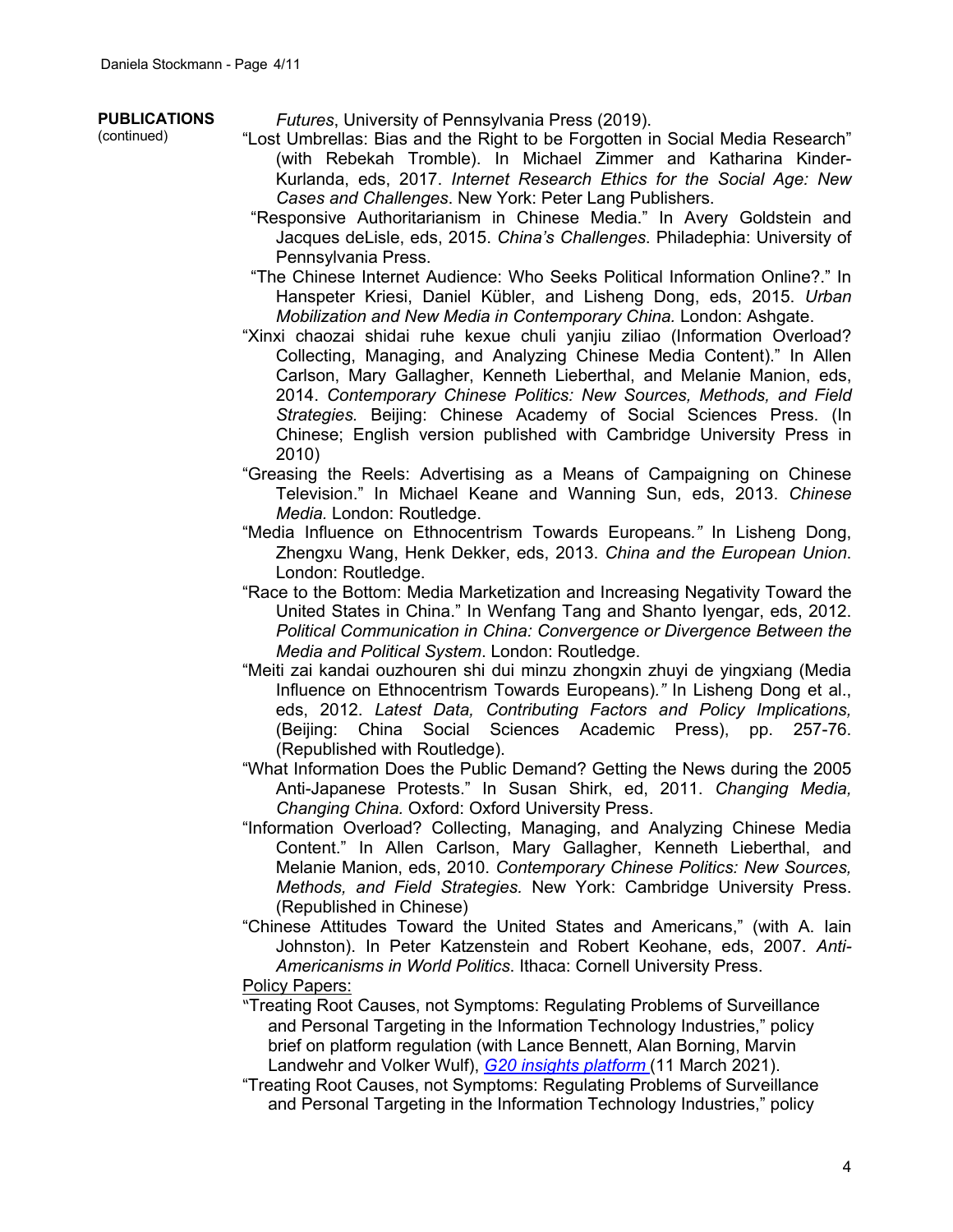- **PUBLICATIONS** (continued) brief on platform regulation (with Lance Bennett, Alan Borning, Marvin Landwehr and Volker Wulf), public consultation of the European Commission regarding Digital Services Act (9 September 2020). "Beyond Regulation: Approaching the Challenges of the New Media Environment" (with Rafael Goldzweig, Marie Wachinger, and Andrea Römmele), Dahrendorf Forum IV, Working Paper No. 06, 11 December 2018. "Media Influence on Ethnocentrism towards Europeans." Policy Paper Series on Chinese Views of the EU, funded under the 7th Framework Programme of the Commission of the European Union (FP-7), 2011. Non-Peer-Reviewed Publications: "China's Cat-and-Mouse Game Blocking Web Content no Model for EU," *EU-Observer*, May 20, 2020.
	- "Shuwei Shidai de Jiaxinwen" (What is Fake News in the Digital Age?). *Hanxue Yanjiu Tongxun (Newsletter for Research in Chinese Study),* 147(107), August 2018: 7-13*.* (In Chinese)
	- Book Review. Timothy Hildebrandt, Social Organizations and the Authoritarian State in China. *Perspectives on* Politics, 14(2), June 2016.
	- "Responsive Authoritarianism in Chinese Media and Other Authoritarian Contexts." *Political Communication Report,* 25(1), April 2015.
	- Book Review. James Reilly, Strong Society, Smart State. *China Quarterly*, 210, May 2012: 515-516.
	- Book Review. Martin King Whyte, Myth of the Social Volcano. *Journal of Chinese Political Science*, 17(2), June 2012: 211-212.
	- "Gongyi Guanggao de Yingxiangli" (The Influence of Public Service Announcements). *Zhongguo Gongyi Guanggao Nianjian (China Yearbook for Public Service Announcements)*, 2011. (In Chinese)
	- Book Review. Young Nam Cho, Local People's Congresses in China. *Perspectives on Politics*, December, 2010: 1247-1248.
	- "Google en oeroude duiven: Hoe de publieke opinie in China wordt gestuurd" (Google and Ancient Pigeons: How Public Opinion is Guided in China). *China Nu (China Now)*, 2, Zomer, 2010: 22-25. (In Dutch)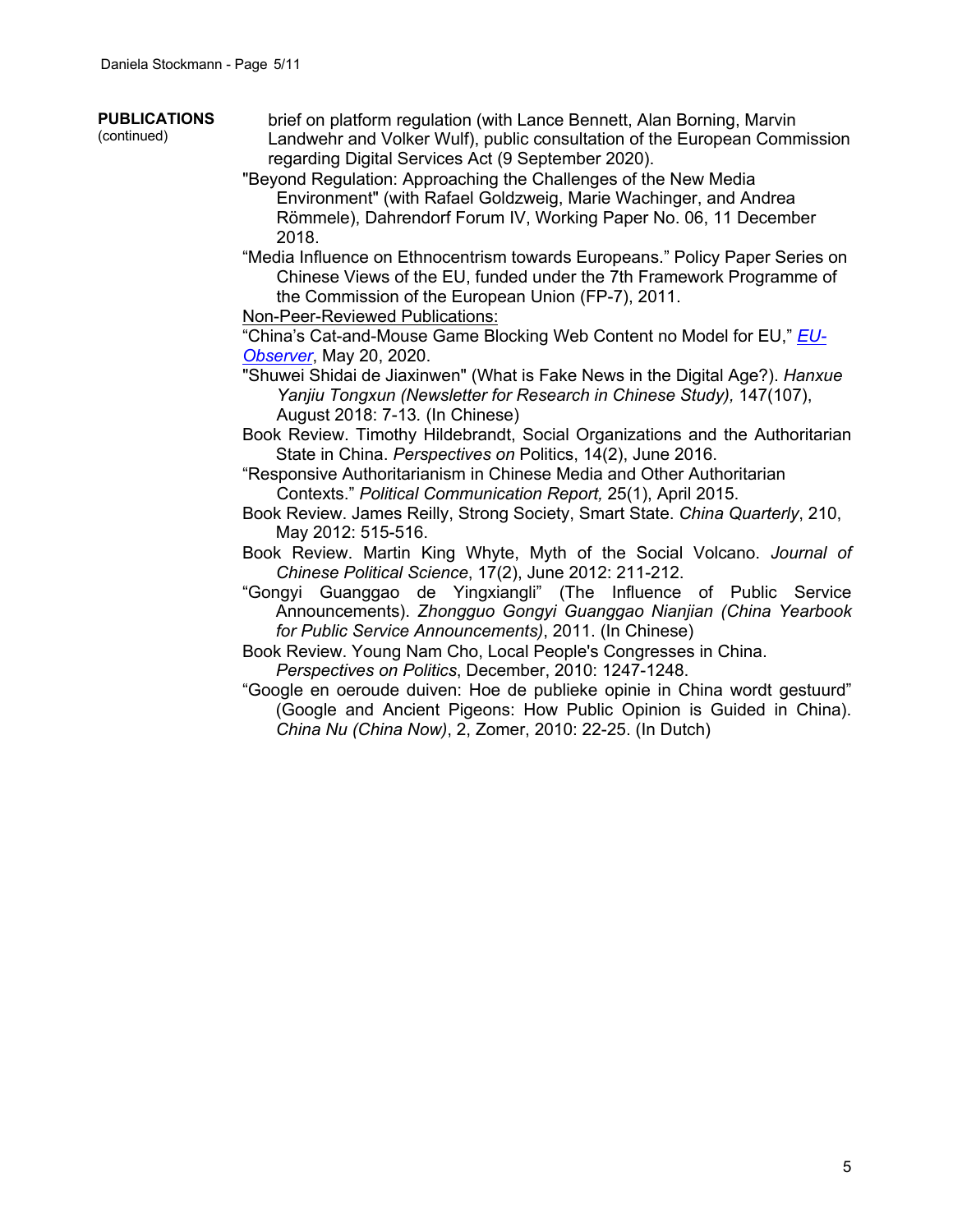| <b>WORKING</b><br><b>PAPERS</b>                                  | "Surveillance by Consent: Consequences of the Social Credit System for Trust<br>in Government in China" (with Ting Luo and Pierre Landry). Under Review.<br>"Surveying Internet Users<br>and Social Media in China: Comparing |
|------------------------------------------------------------------|-------------------------------------------------------------------------------------------------------------------------------------------------------------------------------------------------------------------------------|
|                                                                  | Representative                                                                                                                                                                                                                |
|                                                                  | Survey Data with Official Statistics." (With Ting Luo). Revise and Resubmit.                                                                                                                                                  |
|                                                                  | "Hate Speech in Public Communication in Germany: What is Hate Speech for                                                                                                                                                      |
|                                                                  | Public Relations Professionals and how do they Perceive Hate Speech in                                                                                                                                                        |
|                                                                  | their Work?" (with Sophia Schlosser and Paxia Ksatryo). Under Review.                                                                                                                                                         |
|                                                                  | "Who is Lurking and Discussing on Chinese Social Media? The Role of User<br>Gratification, Privacy Concerns, and Personality" (with Ting Luo). Under<br>Review.                                                               |
|                                                                  | "Who is Consuming and Producing Political Content on Chinese Social Media?"<br>(with Ting Luo).                                                                                                                               |
|                                                                  | "Political Ties and Political Participation: When do Chinese Citizens respond to                                                                                                                                              |
|                                                                  | Government Mobilization?" (with Keri Hartman and Ting Luo)                                                                                                                                                                    |
|                                                                  | "Engaging Digital Citizens in Maintaining Stability in China: The Role of                                                                                                                                                     |
|                                                                  | Ideology, Patriotism, and Political Fear in an Authoritarian Regime" (with<br>Ting Luo).                                                                                                                                      |
|                                                                  | "Political Talk in China: Who are the Online and Face-to-Face Participants and                                                                                                                                                |
|                                                                  | how do They Perceive Space for Political Discussion?" (with Ting Luo).                                                                                                                                                        |
|                                                                  | "Explicit Consent and Bias When Matching Data from Social Media and                                                                                                                                                           |
|                                                                  | Surveys" (with King-wa Fu, Pierre Landry, Ting Luo, and Blake Miller).                                                                                                                                                        |
|                                                                  | "When and How the Use of Twitter's Public APIs Biases Scientific Inference"                                                                                                                                                   |
|                                                                  | (with Bekah Tromble and Andreas Storz), presented at the conference on                                                                                                                                                        |
|                                                                  | Materiality, Publicness, and Digital Media, University of Amsterdam,                                                                                                                                                          |
|                                                                  | October 25-26, 2016.                                                                                                                                                                                                          |
|                                                                  | "Six Hypotheses on Public Opinion and Foreign Policy-Making in China," (with<br>A. lain Johnston).                                                                                                                            |
| <b>SHARED DATA</b>                                               | Data Sets: (see www.daniestockmann.net and www.chinainternetsurvey.net)                                                                                                                                                       |
|                                                                  | China Internet Survey, 2018                                                                                                                                                                                                   |
|                                                                  | Online Social Identity Survey, 2016                                                                                                                                                                                           |
|                                                                  | Online Media Use Surveys, 2015, 2016                                                                                                                                                                                          |
|                                                                  | The Hong Kong protests on Twitter, Sina Weibo, and Tencent Weibo, 2015.<br>Public Service Advertising Experiment, 2010.                                                                                                       |
|                                                                  | United States Computer-Aided Text Analysis (USCATA), 1999 & 2003.                                                                                                                                                             |
|                                                                  | Labor Law Computer-Aided Text Analysis (LLCATA), 2005.                                                                                                                                                                        |
|                                                                  | Beijing Area Studies Survey of Beijing Residents (media variables), 2004.                                                                                                                                                     |
|                                                                  | China Regional Media Data, 2007.                                                                                                                                                                                              |
|                                                                  | Media and Authoritarianism Data Set, 2001-2009.                                                                                                                                                                               |
|                                                                  |                                                                                                                                                                                                                               |
| <b>MEDIA</b>                                                     | Media Appearances:                                                                                                                                                                                                            |
| <b>EXPERTISE,</b><br><b>CONSULTANCY,</b><br><b>POLICY ADVICE</b> | Project with Hertie Students on Platform Regulation as part of the European                                                                                                                                                   |
|                                                                  | Commission's Public Consultation on the 2020 Digital Services Act at                                                                                                                                                          |
|                                                                  | www.digitalservicesact.eu.                                                                                                                                                                                                    |
|                                                                  | Podcast Digitale Staatskunst, episode 1 on Platform Regulation, moderated by                                                                                                                                                  |
|                                                                  | Thomas Losse-Müller (4 March 2021).                                                                                                                                                                                           |
|                                                                  | Contributor to merics.org (Mercator Institute for China Studies).                                                                                                                                                             |
|                                                                  | Interviews and conversations with Deutsche Welle. New York Times.                                                                                                                                                             |

Interviews and conversations with Deutsche Welle, New York Times, Volkskrant, Voice of America, Sinica Podcast, NRC-Handelsblad, NRC-Next, Weekend Avisen, ARD German Television, and various blogs and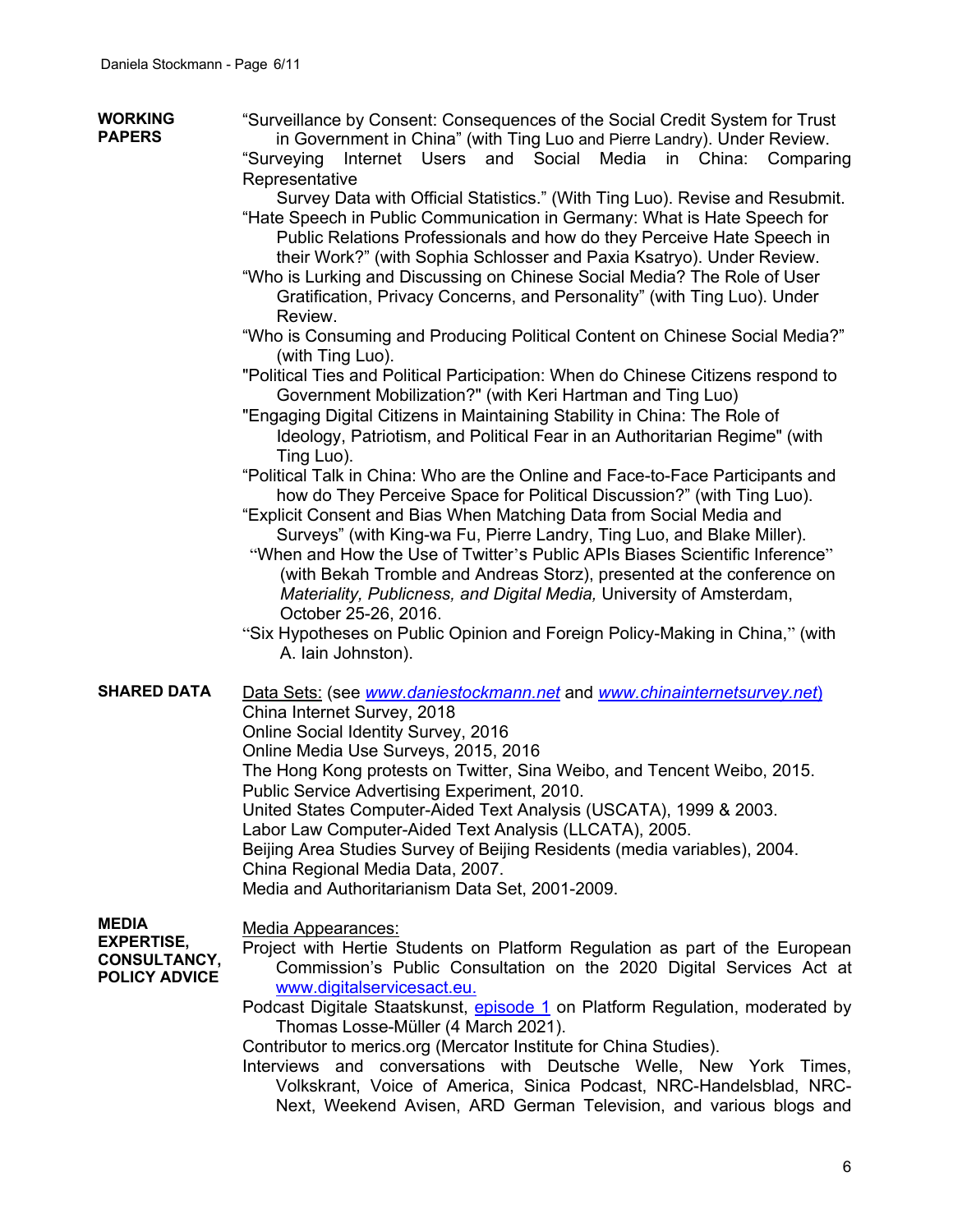**MEDIA EXPERTISE, CONSULTANCY, POLICY ADVICE** Chinese media outlets.

Journalist for Sueddeutsche Zeitung and Bayerischer Rundfunk (Bavarian Broadcasting), 1997 – 2000.

(continued)

Consultancy and Policy Advice:

- *Advise to the President of the Federal Republic of Germany Frank-Walter*  Steinmeier, preparation for **Forum Bellevue** on "Democracy and the Digital Publish Sphere – A Transatlantic Challenge," March 1, 2021.
- *Public Consultation regarding the Digital Services Act* by the European Commission 2020, www.digitalservicesact.eu, February 2020 – September 2020.
- *Adviser to the President of the Federal Republic of Germany Frank-Walter Steinmeier,* Member of Delegation on the President's travel to China, December 4-11, 2018.
- Commissioned Scientific Research: "Countering Hatespeech: Strengthening a Culture of Democratic Discussion in Professional Contexts (Hatespeech entgegentreten. Demokratische Diskussionskultur im professionellen Kontext stärken)" for German Ministry of Family, Senior Citizens, Women, and Youth (BMFSFJ) with Amadeu-Antoniu-Stiftung, Bundesverband deutscher Pressesprecher, and Forschungsgruppe Modellprojekte, 2018- 2019.
- Tech talks regarding Chinese internet users at *social media startups* in Berlin,  $2016 -$
- Talks and consultancy for NGOs focusing on digitalization and privacy protection (i.e. *Facebook, Tactical Tech, Privacy International), 2016 –*
- Input regarding open access and data management policies in higher education at the *European Research Council Executive Agency, 2014; 2018.*
- Diplomatic training regarding Chinese Foreign Policy-Making for the *Ministry of Foreign Affairs of the Netherlands*, 2012.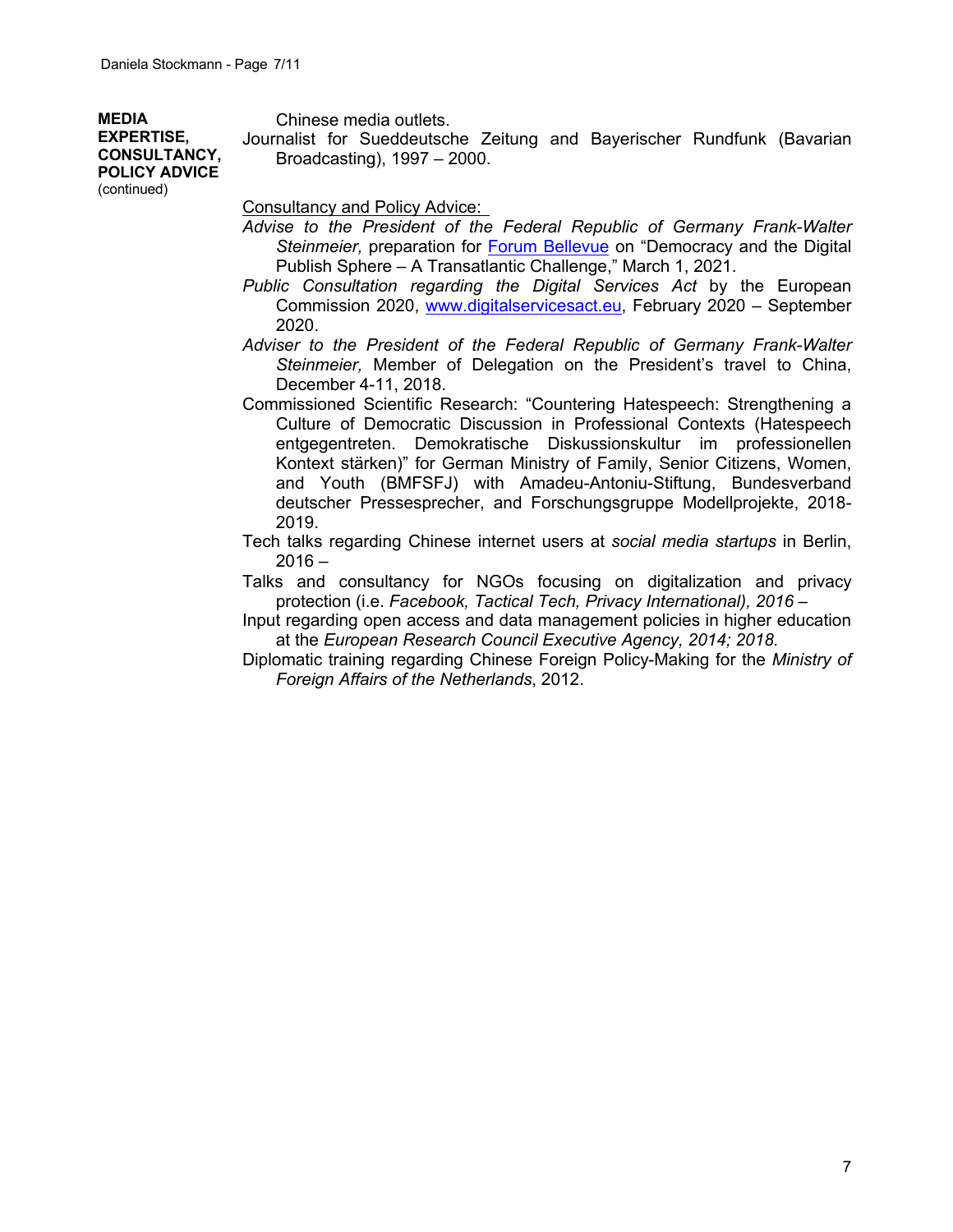**INVITED TALKS** Trier University (online 2021), Aarhus University (online 2021), Leiden University (online 2021), Duke Kunshan University (online 2021), Federmann School at Hebrew University of Jerusalem (online 2021, 2022), China Reflection Circle (keynote – online 2021), University of St. Petersburg (keynote – online 2020), University of Zurich (keynote – online 2020), National Committee on US-China Relations and the University of Michigan (online 2020), Foreign Ministry of Germany (online 2020), German Internet Institute (Weizenbaum Institute for the Networked Society) (online 2020), Yale-NUS College, Singapore (online 2020), Internet Governance Forum, Berlin (2019), Free University Berlin (2019), Oxford University (2018), Mercator Institute for China Studies (2018), Lund University (2018), Tsinghua University (2018), Peking University (2018), National Central Library Taiwan (keynote - 2018), University of Lisbon (2018), Sinonerds (2018), Duke University (2017), University of Michigan (2017), University of Glasgow (2017), Science Match Berlin (2017), Privacy International (2017), Tactical Tech-Berlin (2016), Humboldt Institute for the Internet and Society-Berlin (2016), New York University (2016), University of Pennsylvania (2016), London School of Economics and Political Science (2016), Hertie School (2016), NYU-Shanghai (2016), University of Amsterdam (2016), Mercator Institute for China Studies-Berlin (2016), Social Media Startup Wire (2015), University of Konstanz (2015), Southern Methodist University-Texas (2015), The American Academy in Berlin (2015), Shanghai Jiaotong University and University of Michigan (2015), Leiden University (2015), University of Michigan (2014), Leiden University (2014), European Research Council Executive Agency (2014), International Institute for Asian Studies (2014), Ministry of Foreign Affairs of the Netherlands (2013), Heidelberg University (2013), University of Pennsylvania (2013), University of Michigan (2013), University of Zürich (2013), University of Amsterdam (2012), University of Leeds (2012), Ministry of Foreign Affairs of the Netherlands (2012), Göttingen University (2012) (In German), The British Academy (2012), University of Michigan (2011), Harvard-Yenching Institute (2011), University College Utrecht (2011), Lund University (2010), University of Oxford (2010), Friedrich-Alexander University (2010), Arizona State University (2010), Columbia University (2010), Tsinghua University (2009) (In Chinese), Fudan University (2009) (In Chinese), Communication University of China (2009) (In Chinese), Tsinghua University (2009) (In Chinese), Fudan University (2009) (In Chinese), Communication University of China (twice in 2009) (In Chinese), Fairbank Center of Harvard University (2009), University of Wisconsin-Madison (2009), Communication University of China (2008), Johann Wolfgang von Goethe University (2008), Leiden University (2007), Peking University (2007).

**PHD THESIS**  PhD Theses:

**SUPERVISON** *At the Hertie School:*

Ongoing: Till Schöfer (2021), Danielle Flonk (2021), Felix Garten (2023).

*At Leiden University:*

Ongoing: Sabine Mokry (2021).

Supervised to completion: Xinrong Ma (2017), Zhongyuan Wang (2017), Zheng Li (2016), Xi Jin (2013), Wen Pan (2014).

External Dissertation Committee Member: Chunyan Shu (2013), Yiwen Cheng (2014).

*External Examiner / Supervisor:* 

Completed: Elina Sinkkonen, Oxord University (2014); Xianwen Kuang, University of Southern Denmark (2014), Christopher Cairns, Cornell University (2017).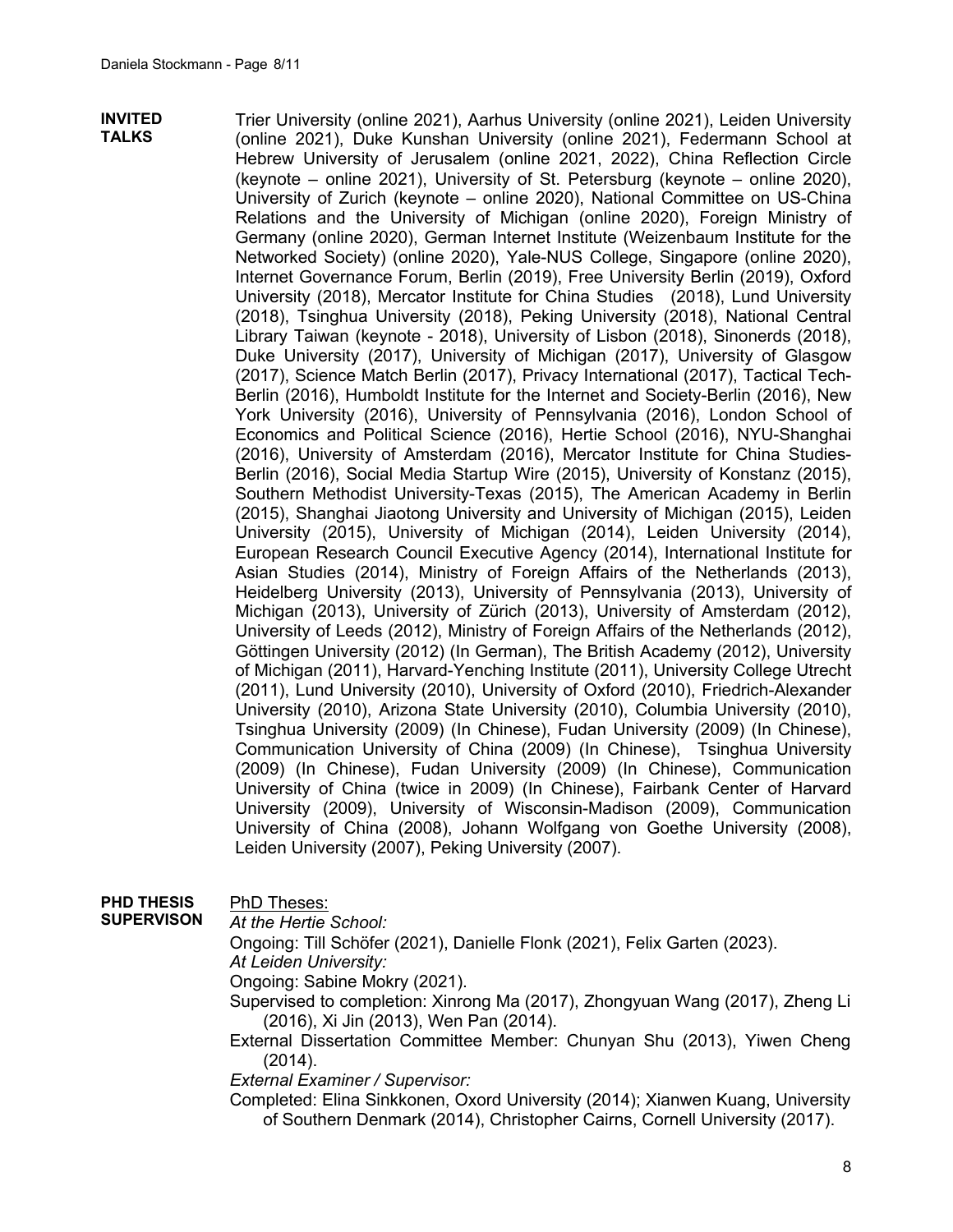| <b>OTHER</b><br><b>THESIS</b><br><b>SUPERVISION</b>          | <b>MA Theses:</b><br>First reader to 36 MPP and MIA theses, Hertie School.<br>First reader to over 56 theses as part of MA Thesis Seminars in Comparative<br>Politics and International Relations, Leiden University.<br><b>BA Theses:</b><br>First reader to over 18 theses as part of BA Thesis Seminars in Comparative<br>Politics and in Political Psychology, Leiden University.                                                                                                                                                                                                                                                                                                                                                                                                                                                                                                                                                                                                                                                                                                                                                                                                                                                                                                                                                                                                                                                                                                                                                                                                                                                                                                                                                                                                                                                                                                                                                                                                                                                                 |
|--------------------------------------------------------------|-------------------------------------------------------------------------------------------------------------------------------------------------------------------------------------------------------------------------------------------------------------------------------------------------------------------------------------------------------------------------------------------------------------------------------------------------------------------------------------------------------------------------------------------------------------------------------------------------------------------------------------------------------------------------------------------------------------------------------------------------------------------------------------------------------------------------------------------------------------------------------------------------------------------------------------------------------------------------------------------------------------------------------------------------------------------------------------------------------------------------------------------------------------------------------------------------------------------------------------------------------------------------------------------------------------------------------------------------------------------------------------------------------------------------------------------------------------------------------------------------------------------------------------------------------------------------------------------------------------------------------------------------------------------------------------------------------------------------------------------------------------------------------------------------------------------------------------------------------------------------------------------------------------------------------------------------------------------------------------------------------------------------------------------------------|
| <b>COURSES</b>                                               | <b>Graduate Courses:</b><br>The Policy Process: Digital Governance and Platform Regulation, Hertie School,<br>Fall 2021.<br>The Rise of China, Hertie School, Spring 2021, Spring 2022.<br>Tech Companies and the Public Interest: How to Regulate Social Media<br>Platforms, Hertie School, Spring 2021, Spring 2022.<br>Social Media Lab: How should the EU regulate platforms as part of the Digital<br>Services Act? Hertie School, Spring 2020.<br>Digital Governance, for Executive Education, Hertie School, Spring 2019, Spring<br>2020, Spring 2021, Spring 2022.<br>Digital Governance in China: How to Pitch High Quality Data to Non-<br>Governmental Actors (project course), Hertie School, Spring 2019.<br>Development, Political Transition, and Stability, Hertie School, Spring 2017,<br>Winter 2018, Spring 2020, Fall 2020, Fall 2021.<br>New Media, Democracy, and Stability, Hertie School, Spring 2017, Spring 2019,<br>Fall 2020, Fall 2021.<br>China in World Politics, Leiden University, Winter 2012, Spring 2014.<br>Political Reform in East Asia (formerly Chinese Government and Politics), Leiden<br>University, Winter 2007, Spring 2008.<br>Comparative Political Communication, Leiden University, Winter 2007, Spring<br>2008, Winter 2008, Spring 2013.<br><b>Undergraduate Courses:</b><br>Political Psychology, Leiden University, Spring 2015, Spring 2016.<br>Public Opinion and Media, Leiden University, Spring 2008, Winter 2008, Winter<br>2011, Winter 2012.<br>Honours Program in Political Science and Public Administration, Leiden<br>University, 2007 / 2008.<br><u>Training:</u><br>Course Development with Center for Teaching Innovations, Hertie School,<br>2017/2018.<br>BKO Teaching Certificate, Leiden University, Fall 2011.<br>Graduate Student Instructor (GSI) of three undergraduate courses with Professor<br>Kenneth Lieberthal and Professor Arthur Lupia, University of Michigan, Fall<br>2002 and Fall 2003.<br>GSI Training, University of Michigan, Fall 2002 and Winter 2003. |
| <b>PROFESSIONAL</b><br><b>ACTIVITIES /</b><br><b>SERVICE</b> | Editorial Board Member: Routledge Handbook of Chinese Media (2 <sup>nd</sup> Edition)<br>(Since 2022); The International Journal of Press/Politics (since 2018);<br>Chinese Journal of Communications (since 2017).<br>Guest Editor: Special Issue on Tech Companies and the Public Interest,<br>Information, Communication and Society (with Lance Bennett) forthcoming<br>in 2023, Special Section on Chinese Media, published in The China<br>Quarterly, 208, December 2011 (Principal Organizer); Special Issue on                                                                                                                                                                                                                                                                                                                                                                                                                                                                                                                                                                                                                                                                                                                                                                                                                                                                                                                                                                                                                                                                                                                                                                                                                                                                                                                                                                                                                                                                                                                                |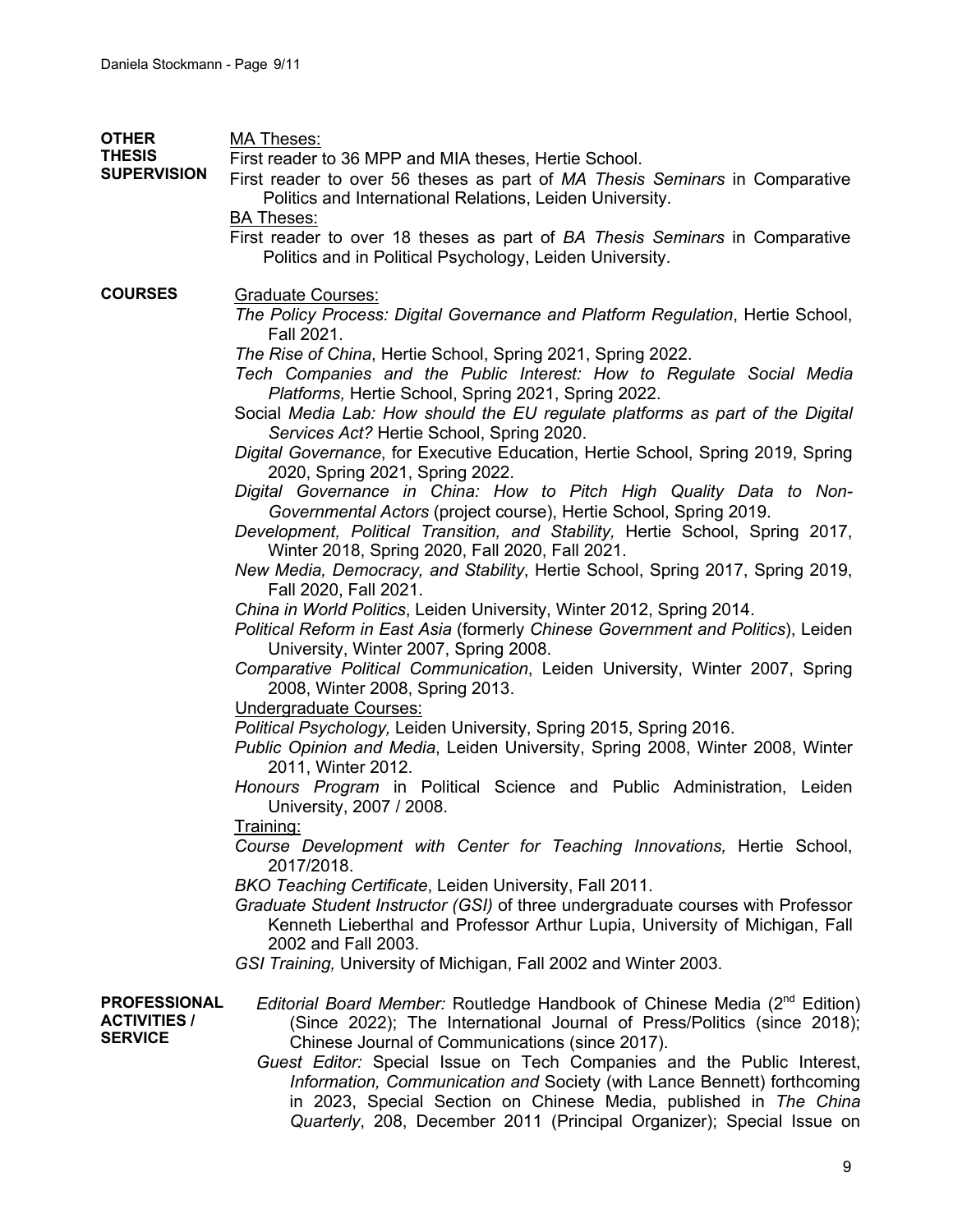**PROFESSIONAL ACTIVITIES SERVICE** (continued)

Political Communication in China, published in *Political Communication*, 28(3), August 2011 (Co-Organizer), Article Editor for Sage Open Journal.

*Workshop/Conference Organizer:* Tech Companies and the Public Interest – Comparing European and American Models of Regulating Social Media Platforms (with Lance Bennett, Alan Borning, and Volker Wulf), Hertie School and University of Siegen, July 2-3, 2020; Free Speech and the Politics of Hate (with Simon Munzert), Hertie School, February 20-21, 2020; High-level Policy Dialogue: Digital Governance – Convergence or Fragmentation? (with Gerhard Hammerschmid, Jean-Pisani-Ferry, George Papaconstantinou, and Philip Howard), Hertie School, European University Institute, Oxford Internet Institute, November 24-25, 2019; Digital Governance in China: Towards a Chinese Model of Digital Governance? Hertie School (With Ting Luo), Hertie School, June 27-29; Big Data and Social Science Research in China (with Pierre Landry and Keith Ross), NYU-Shanghai, March 4-5, 2016; Media in Contemporary Chinese Politics, Fairbank Center for Chinese Studies (with Ashley Esarey and Mary Gallagher), Harvard University, April 25, 2009; China's New Strategies of Authoritarian Rule (with Yuen Yuen Ang and Mayling Birney), Leiden University, February 24, 2012; Media, Information, and Knowledge about China (with Frank Pieke & Garrie van Pinxteren), Modern East Asia Research Center, Leiden University & Clingendael Institute, May 2014.

- *APSA Nomination Committee Member:* Comparative Politics Section, American Political Science Association, 2021-2023.
- *Section Chair:* Chinese Politics Section, 2017 Meeting of the Midwest Political Science Association; Political Communication Section, 2008 Meeting of the International Society for Political Psychology.
- *Award Committee Member:* Alexander George Book Award Committee, International Society for Political Psychology, 2008-2009; Best Graduate Student Paper Award Committee, Political Communication Section, American Political Science Association, 2008-2009.
- *External Search Committee Member:* Search Committee for Professor of Digital Technology, Governance, and Policy, Hasso Plattner Institute and Faculty of Digital Engineering, University of Potsdam, 2021-2022.
- *Journal Referee:* Journal of Information Technology and Politics, Political Psychology, Public Opinion Quarterly, Journal of Politics, American Political Science Review, American Journal of Political Science, Comparative Political Studies, Political Communication, Asia Policy, China Information, International Journal of Press/Politics, China Quarterly, Journal of Applied Social Psychology, Asian Survey, China Aktuell, Information Society, China Journal, Political Behavior, Journal of Chinese Political Science, Chinese Journal of Communication.
- *Member:* American Political Science Association, American Association for Asian Studies, Deutsche Gesellschaft für Asienkunde, European Consortium for Political Research, International Society for Political Psychology, World Association for Public Opinion.

**DEPARTMENTAL**  At the Hertie School:

**AND UNIVERSITY SERVICE** *Committee Member:* MPP/MIA/MDS Examination Committee, 2017- Present; Tenure Review Committee 2022; Ad Personam Recruitment Procedure, 2022; IT Committee, 2018 - 2021; Ethics Committee, 2017 - Present; Search Committee Professor of Data Science and Ethics, 2019; Search Committee Professor of Cybersecurity, 2018; Ad Personam Recruitment